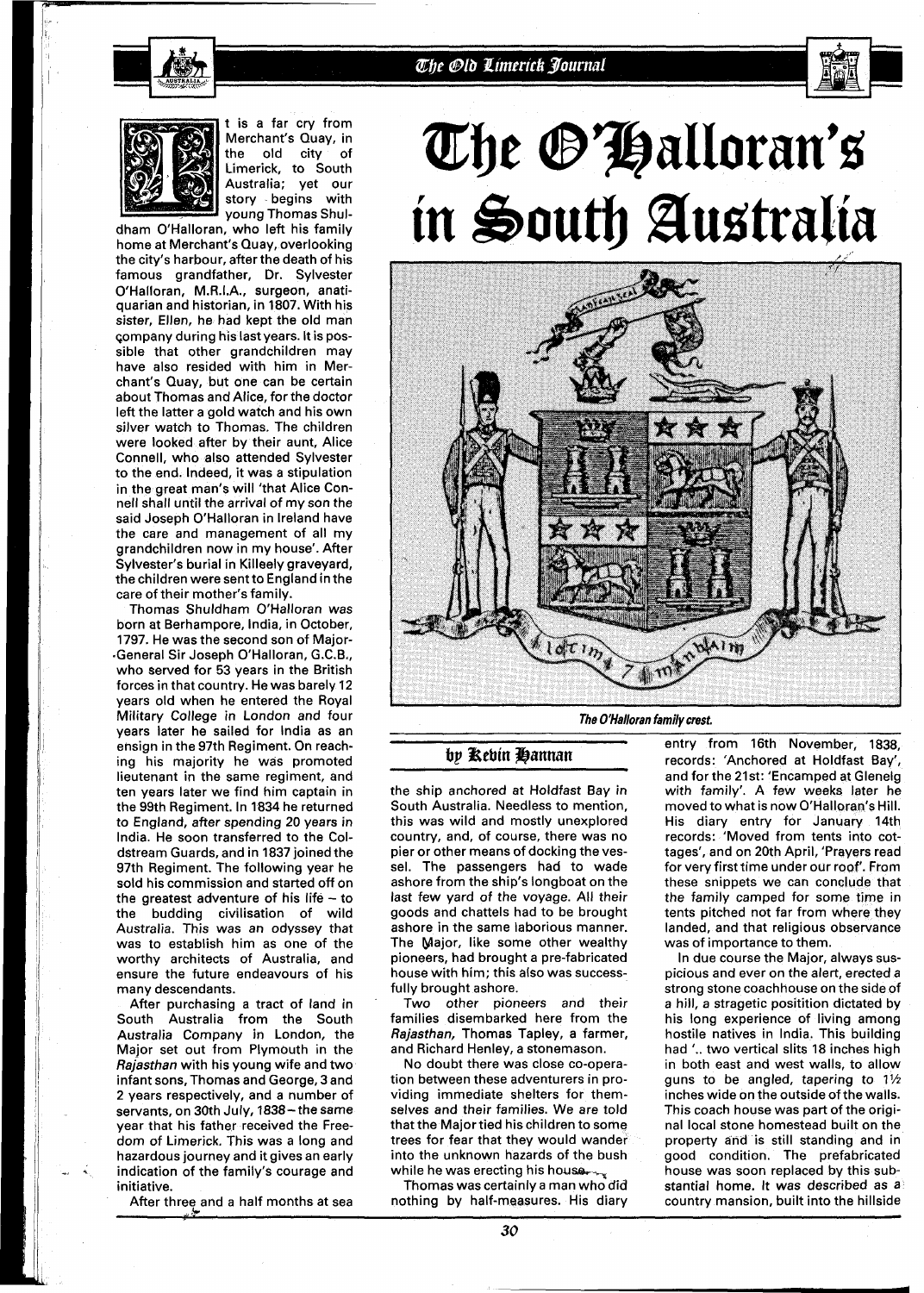and with an avenue of fine oak trees leading to it.'

His diary entry for 18th April tells us that the family '...dined in large house for first time. Col. Gawler (Governer), Sturt, Hall, McLaren and Calder present<sup>"</sup>. The house referred to here must have been the pre-fabricated one. It is highly unlikely that his stone mansion, complete with basement and wine cellars, could have been built in three months. In fact, this elaborate dwelling assumed its final grandiose dimensions only after many additions and alterations over a long period.

The house was named Lizard Lodge, after the Lizard which his father included in the family coat of arms, This alteration came about after Sir Joseph's life had been saved when he was awakened by a lizard crawling over his face during a surprise Gurkha raid in India.

The house still stands in good structural order, and, with the well laid out property which was once the pride of Major O'Halloran, is now preserved by the government.

The major had hardly settled down in Australia when he was sworn in as a magistrate, and a few days afterwards was signed on as a justice of the peace and special magistrate of Province.

Early in 1840 he was gazetted major commandant of the South Australian military forces, and a few months later he was serving as commissioner of police. He immediately applied himself to the reformation of the police force. Doubtful characters and inefficient members were weeded out: he personally hand-picked new recruits and enforced a strict discipline previously unknown in the force. He also brought about a radical change in the organisation by creating a mounted unit.

'During the years he was Commissioner, he welded a strong, honest police force. He was popular with the men, particularly with the mounted police, with whom he shared many hardships and privations. Upon his retirement in 1843, they presented him with an inscribed silver snuff-box.'

O'Halloran was quite overcome by this gesture from his old comrades. He wrote: 'I beg to assure all that this token of their esteem shall ever be highly valued by me and handed down with pride to my eldest son.'

A leading journalist in **The News**  commented in 1861: ... he died leaving the South Australian Police Forces as his finest monument.'

The Major's rapid promotion to the highest offices no doubt resulted from an early recognition of the strength of his character, and from his long experience as a British officer in India. He was resoJute and exact in all his performances, though he was the subject of much criticism for his harsh treatment



**Dr. Sylvester O'Halloran.** 

of the natives who were alleged to have murdered twenty-four of the survivors from the wreck of the **Maria.** This incident occurred in the Coorong when Major O'Halloran led an expedition to avenge the killings. Two of the natives, alleged to be the ringleaders, were hanged on the spot in the presence of the other Aborigines. Unfortunately this was no ordinary execution, carried out with some expertise; those who acted as executioners were, apparently, inexperienced, and the two men were cruelly strangled to death.

At the time, many of his critics were horrified by the executions, especially the cruelty attended on them, but there was another view expressed at the time. 'Some of his contemporaries were incensed at these summary executions, but posterity has applauded his promptness in stopping what might have been wholesale massacre, first of whites, and eventualiy of natives. He had come from India where dicipline was strict and justice quick, and acted accordingly in the interest of the young country of his adoption.' (Surely the 'quick justice' referred to here must be interpreted as 'no justice'.)

However, taking into account the general pattern of colonisation by the British, the action was widely regarded as being responsible for saving many lives. According to the papers of Miss Margaret Milne, the Major was described as follows: 'Direct, forthright and uncomplicated, he was a dashing officer with little time for the tortuous reasonings of theorists. His energetic action in subduing Aboriginals made the Murray River safe for overlanders and settlers but perturbed philanthropists. His independence prevented **\*he Legislative Council from becoming** a rubber stamp of governors or clamorous populace. His initiative as a farmer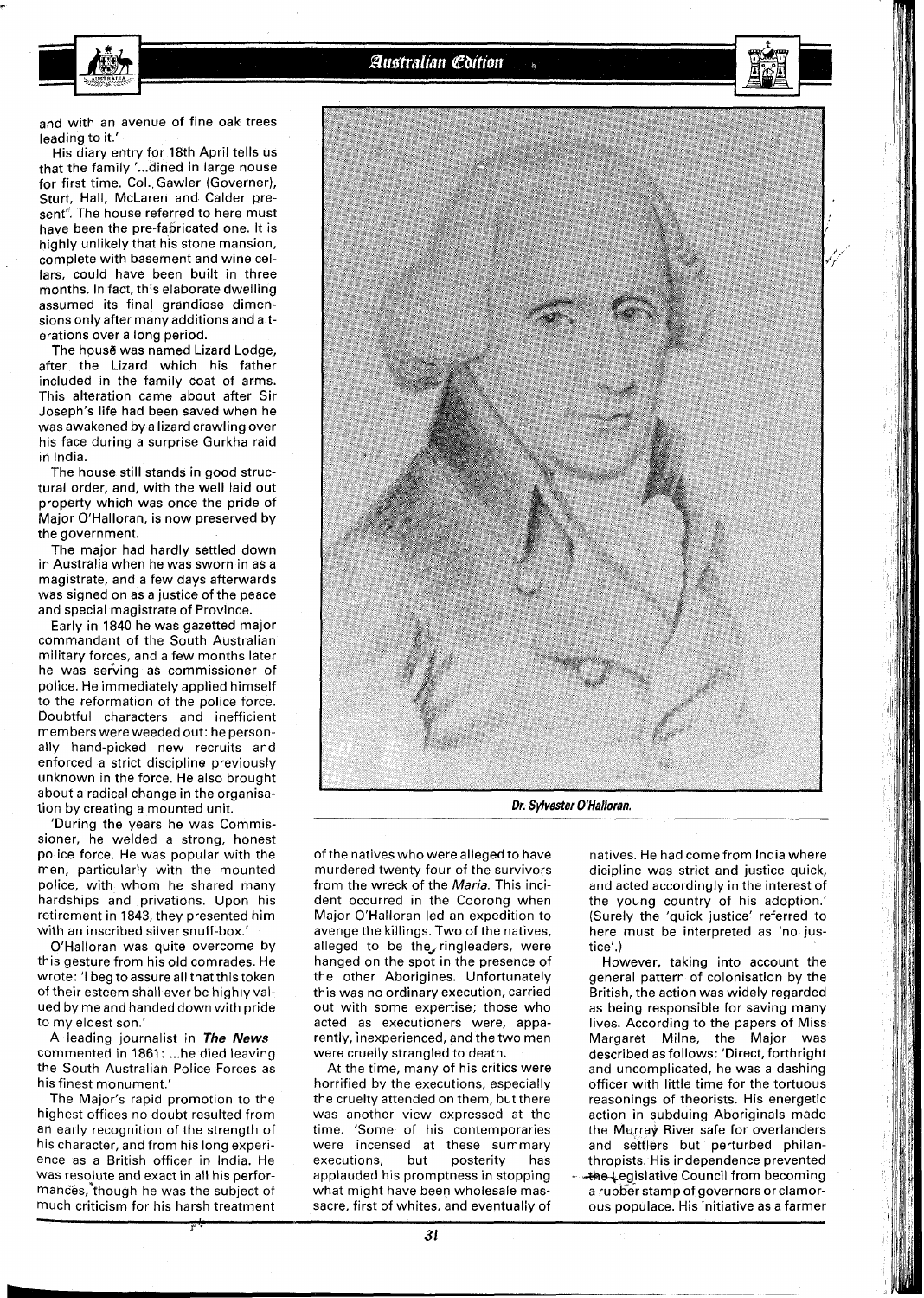

#### The Old Limerick Journal

made him one of the few successful large wheat growers in the province'.

He resigned on a matter of principle from the police force in 1843. At that time O'Halloran refused to take on the extra duty of police magistrate. We know little or nothing of his military activities after he was gazetted lieutenant colonel in the 1st Battalion Volunteer Infantry.

To quote again from the the papers of Miss Milne: 'In 1843 he was the first non-official member chosen by Grey<br>for the Legislative Council. In 1846 he walked out with other nominees in protest against Lieut-governor Robe's Bill for collecting royalties on minerals. He was active in founding Christ Church in O'Halloran's Hill, which was consecrated by Bishop Short in 1848. He also served in the preparatory committees for the Collegiate School of St. Peter's and became one of its first governors. His acquiescence in state aid for religion, however, lost him the Noarlunga seat in the part-elective Legislative Council, although his supporters gave him dinners at Morphett Vale and Noarlunga after the election. With responsible government in 1857, he was elected to the Legislative Council at the head of 27 candidates, receiving 3499 votes. He resigned on the 9th of June 1863.'

Despite the harsh methods employed by Major O'Halloran, indeed by most other British colonists as well, it must be conceded that his political and military prowess had a telling and lasting effect on the development of South Australia.

The Major was also prominent in the political and cultural fields. He was a confirmed conservative, but with an independence of mind that characterised the strong man that he was. He never showed the slightest hesitation in opposing the Governor in any proposal which he regarded as injurious or detrimental to the interests of the colony. It was said of him that 'Governors quaked where he snorted like a warhorse'.

He played a major role in the founding of Christ Church, O'Halloran's Hill, and was on the first committee appointed to arrange a prospectus for St. Peter's College, in 1847. He was one of the first governors of this institution, of which it was said'...not only South Australia, but the Empire has reason to be proud'.

Chief among his many benefactions was his great work among the many lrish immigrants who were lucky to flee their pestilence-stricken country, especially the orphans, aged between 74 and 18, who had been liberated from the overcrowded workhouses. These poor distressed people landed in a strange and distant country in 1849 with nothing but the hope of a little



**Major-GeneralSir Joseph O'Halloran.** 

kindness and humanity from complete strangers. They were not disappointed. The Anglican and Catholic bishops, bolstered up by the St. Patrick Society, which had been established to promote lrish emigration, provided them with food and shelter, and secured them in employment that gave them a new dignity and independence. Major O'Halloran was the first president of this society.

O'Halloran was first married to Anne Goss, who died two years later in India, leaving two children. He married for the second time to Jane Waring, in July, 1834, and they had three sons and one daughter.

He passed away at the age of 73 years on 16th of August, 1870, and was<br>buried in the family vault at Christ Church, O'Halloran's Hill. At the time of his death it was said that '...he was as

upright as when he first took oath tc serve George 111 as a twelve year old ensign in the Middlesex Militia. To the end he never sat down to a meal before he said: "The Queen, God bless her!' '(Surely his grandfather must have turned in his grave every time this prayer was uttered by his grandson!)

But the O'Halloran concern for tht welfare and development of the Com monwealth did not cease with hi! death. His son, Thomas Joseph Shul dham O'Halloran, who was only thret year old when his parents first set foo in Australia, was, from a very early age ever ready to step into his father': shoes. After leaving St. Peter's College where he was a brilliant student, he entered the Treasury as a cadet, and remained in the government offices fo two years. He afterwards became man ager of country branches of the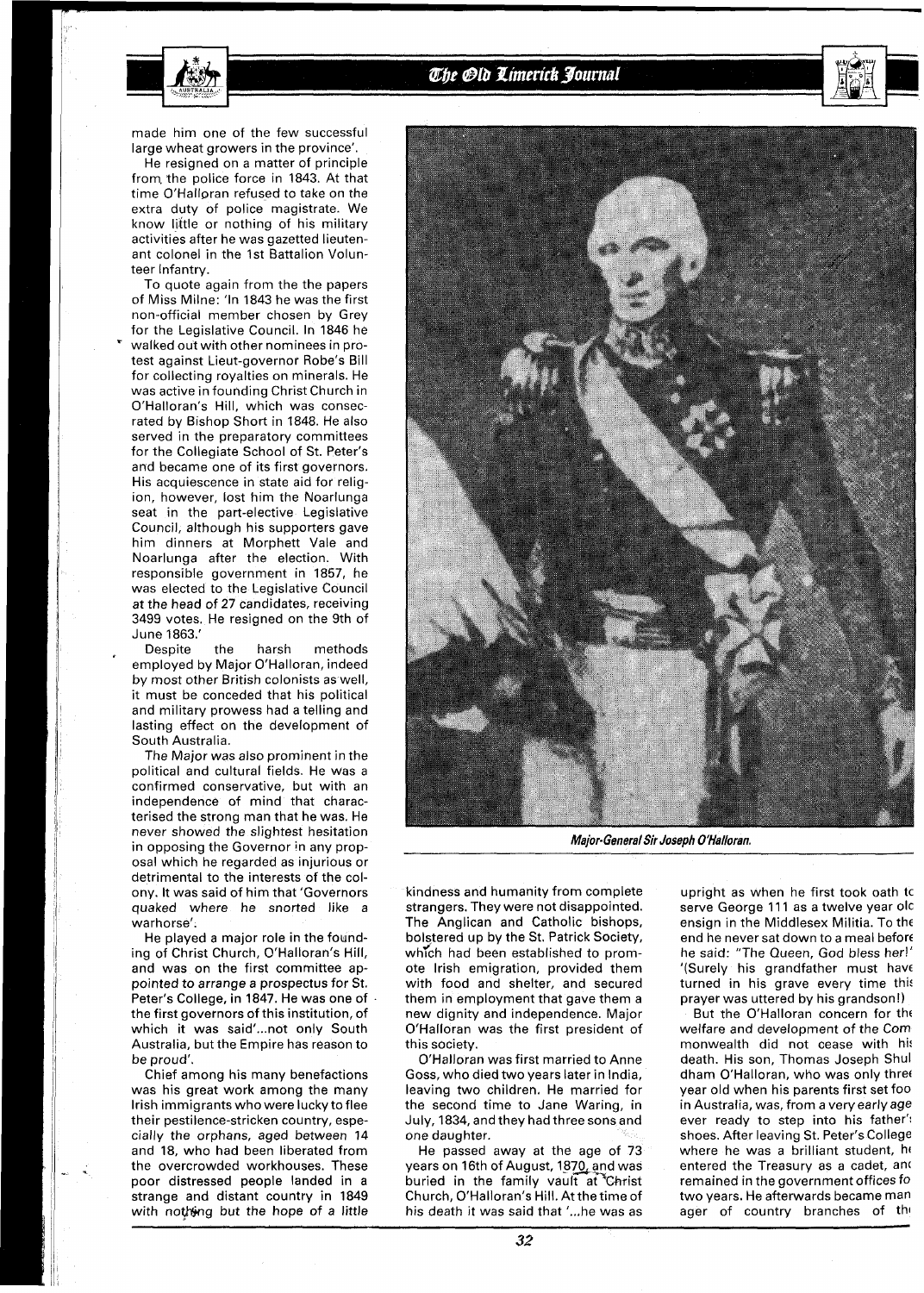## **Australian Edition**

 $(90556$ 



33